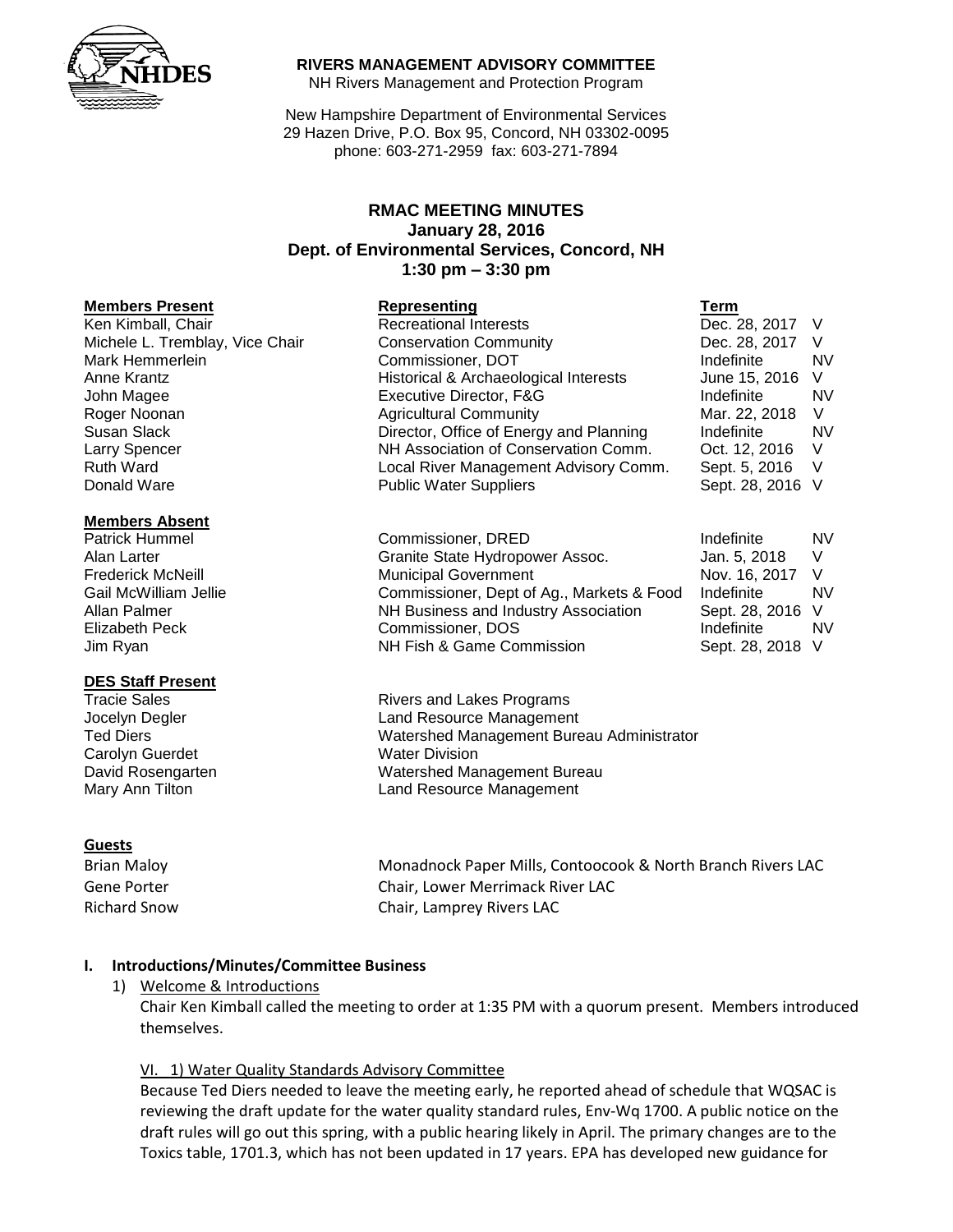aquatic life use, and there are 94 chemicals that have new human health criteria. The new ammonia standard will affect about 15 wastewater treatment plants now, and more in the future. The lower limit for hardness in toxicity calculations is going down to 20 from 25. NH's bacteria standards are being codified in rule (they are currently in statute), and NH's standard is different than EPA's because it is calculated differently, but it is as strict and protective.

# 2) Acceptance of October 13, 2015 RMAC Meeting Minutes

 *Michele L. Tremblay made a motion to accept the October 13, 2015 RMAC minutes, second by Larry Spencer. Discussion was held. Motion passed unanimously.* 

# **II. RMPP Program Updates**

1) RMAC Membership Update

All members are up-to-date and RMAC member seats are full. Anne Krantz' membership expires in June, while Don Ware, Allen Palmer, Larry Spencer, and Ruth Ward will be due for renewals in September. Members need to submit their Financial Interest Statements to the Governor's office.

Michele asked how the RMAC should approach the regular absence of voting members. Suggestions included a letter to new members and a letter to the nominating group. This topic will be discussed at a future meeting, and Michele will speak with the Governor's office as to other processes that are used and prepare some recommendations.

# 2) Status of the Rivers Coordinator Position

Discussed during the Joint meeting. RMAC and LMAC representatives are on the interview team.

# 3) River Nominations (Androscoggin, Warner, Nashua, & Snake Rivers)

- Androscoggin Ken reported that the Northern Forest Canoe Trail, AMC and the Androscoggin River Watershed Council will have a nomination coming forth, with a draft to DES in the beginning of May.
- Warner Tracie said the nomination underway, and CNHRPC plans to submit a draft in early May. One riparian landowner is concerned about restrictions the designation may impose on the development of a potential hydropower facility at an existing dam where the proposed classification is rural-community. While no hydropower designs have been developed, the group may reclassify segment as community to accommodate potential dam improvements. The Warner River is entirely 4<sup>th</sup> order or higher.
- Snake The Windy Waters Conservancy taking the lead on this proposal. The river is 1 mile long, between Lake Waukewan and Lake Winona in Center Harbor and New Hampton, and is 3<sup>rd</sup> order, but the group wants SWQPA. Many properties on the New Hampton side already have conservation easements. There may be changes in local regulations coming that would provide additional protections in Center Harbor.
- Nashua LMRLAC has expressed an interest in adding the Nashua River to LMRLAC. In NH, the Nashua runs through Nashua and Hollis. Gene Porter has received positive feedback from the Nashua mayor, but has not yet approached Hollis. This nomination will not be submitted this year.

# 4) Proposed Mascoma River Hydroelectric Project

A preliminary permit application has been submitted to FERC for a proposed hydroelectric project in Lebanon on the Mascoma River. It would involve constructing a new dam and 1,200 foot long penstock between where Rte. 120 crosses the Mascoma River and the confluence of Great Brook. They also are evaluating developing the Mascoma Lake Dam (owned by DES) for hydropower. The new dam is in a section classified as Community, so new dams are allowed. The Mascoma Lake dam is on a section classified as Rural-Community, where hydro can be developed at existing dams, but restrictions include run-of-river, no significant diversions of the river, and maintenance of the historic impoundment level.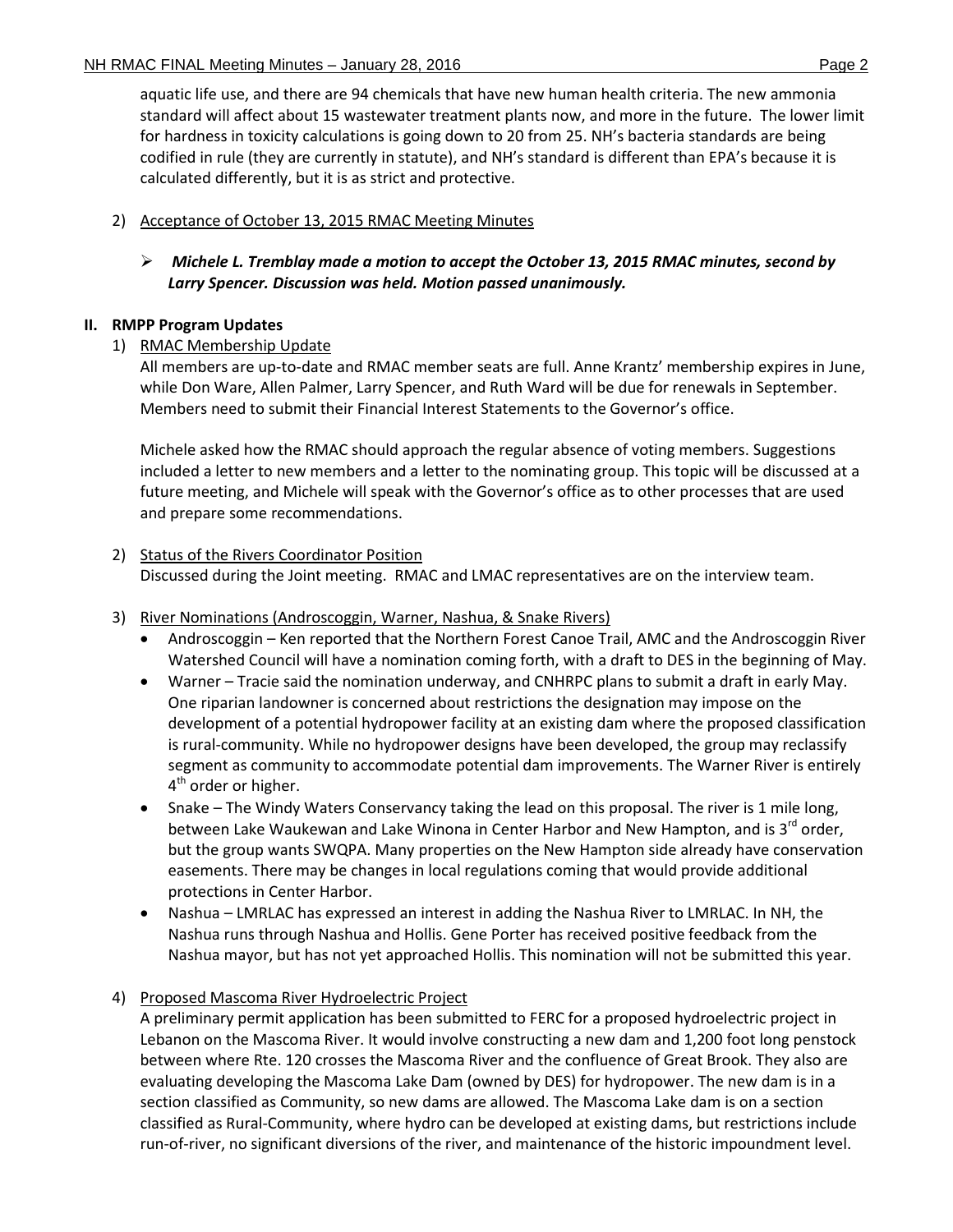MRLAC, CRWC and others have joined together as interveners, and several paddling groups are also jointly seeking intervener status. That stretch of the river is popular for whitewater kayaking.

### **III. RMPP Rules Update Status**

### 1) RMPP Rules Update Status

Michele thanked everyone for their help on updating the RMPP nomination rules, Env-Wq 1800. The subcommittee examined the rules to ensure that they conform to the statute, determine where duplication between statute and rules exists, and ensure that the rules would not conflict with proposed changes to the statute. The revised rules eliminate the point system for river nominations, which leaves little left in the rules that is not already in statute. We therefore considered eliminating the rules altogether, but this could take away our rule-making ability. The DES Legal department recommends maintaining the point system, but Michele believes they are overstepping in this case by advising on programmatic administration. She feels we should proceed with the rules as proposed without the point system.

Tracie reported that the proposed rules have been submitted to DES Legal for review before going to JLCAR. She has explained to Legal that no criteria have been established for using the point system to determine the value of a nominated river. Legal says the statute should maintain rulemaking authority. The short rule set proposed without the points is doable, and would not require a change in the statute. Legal is negative on the idea of no rules at all. If we did change the statute to remove the need for nomination rules, we would want to have language that nominations will follow procedures outlined in the statute and also maintain the ability to have rules in the future. We have not heard more back from Legal. Ken noted that we would have a legislative hassle if we wanted to change RSA 483 now relative to the nomination rules.

# *Michele L. Tremblay made a motion that the RMAC recommend to the commissioner that we go forward with the rules that we developed through the consultative process and submit them to JLCAR as our proposed revision, and that the legal department of DES receive a copy with a cover letter explaining the intensive review and that we feel this is the best way to satisfy the statute. Second by Larry Spencer. Motion passed unanimously.*

Ken asked to clarify under what laws and rules the nominating committees should proceed. Tracie said that they should follow the existing nomination form and guidance document, and that they would only follow the new rules only after they are submitted to JLCAR. However, she recommends leaving the point system until last, and filling it in at the end of May if the rules have not yet been sent to JLCAR. However, prepare the map of stream order that is being added to statute and rule as it is useful information. The other key question for nominating committees is whether all riparian landowners need to be notified of the nomination. This will depend on when and if the statute change is passed.

### 2) Stream Crossing Rules (Env-Wt 900) & Designated Rivers

Tracie reminded Committee members that Wetlands is updating their rules and have proposed changes to the rules for stream crossings in Designated River corridors. Jocelyn Degler reported that the Stream Order group has vetted the proposal on the handout dated 9/4/15. While these are draft proposals, this is what DES will be moving forward with. The other handout is specific to Designated Rivers. Projects in Designated River corridors are currently considered major projects, requiring additional information. Jocelyn explained that they would like to base the automatic elevation of projects in Designated River corridors to Major on the river classification, where projects within ¼ mile of Natural rivers would be Major, but only projects within the banks of a Community river would automatically be Major. All tier 3 streams will still be major impact projects. They are also proposing that work in corridors can be done under the Routine Roadway BMP manual, which will include a notification to the LACs, though not under the certified culvert maintainers program.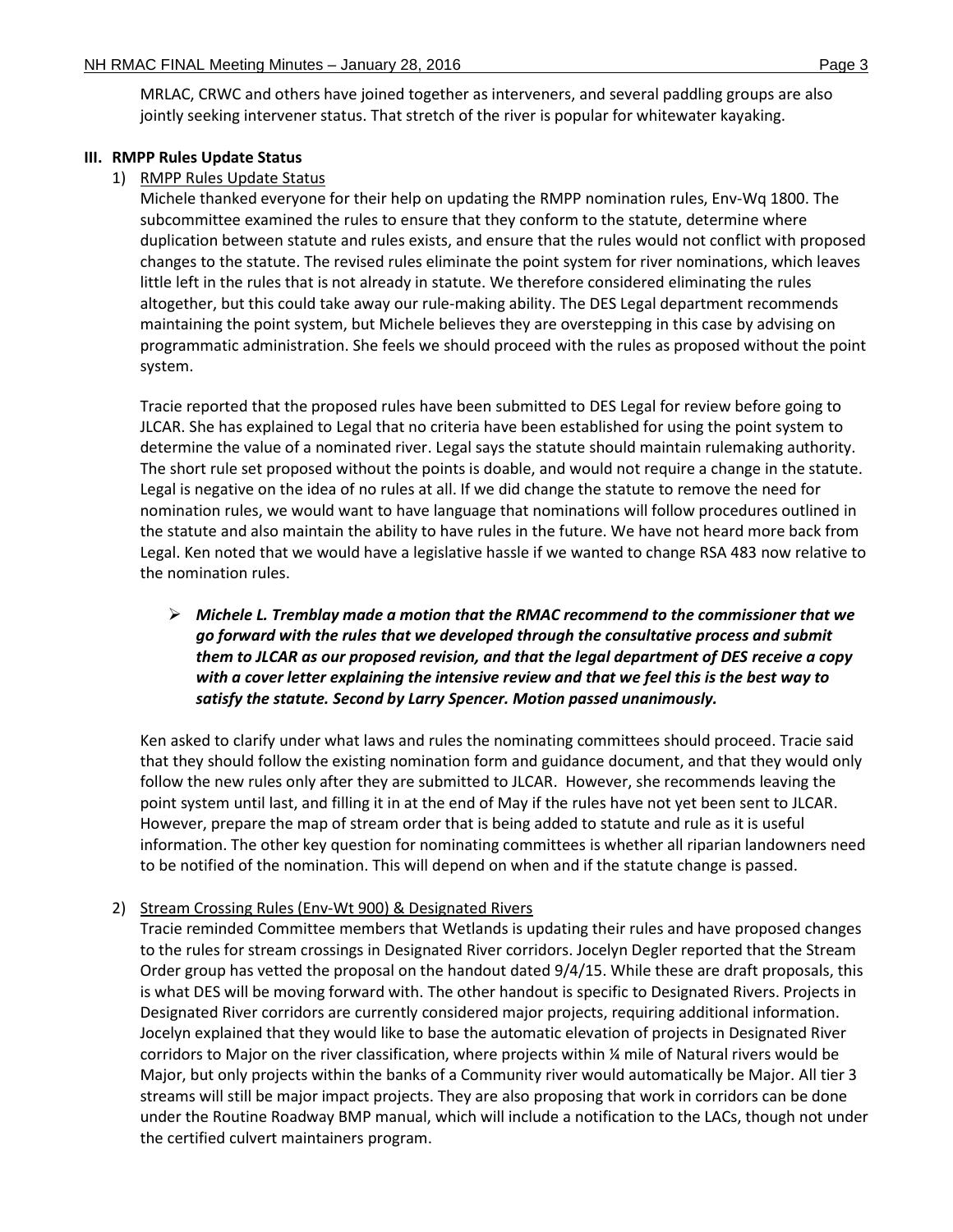Tracie explained there are not a huge number of culvert projects in corridors, roughly 39 in 2014 and 19 in 2015. Michele asked about the justification for this change with regard to Designated Rivers, especially when other resource types are not being similarly downgraded. Mark Hemmerlein and Jocelyn replied that culvert projects are not getting done because of the required paperwork, resulting in more emergency permits. The bump up to major impact for projects in Designated River corridors began recently with the implementation of the stream rules. Ken asked about the requirements for Stream Notices. Discussion was held on the pros and cons of the proposal. Roger Noonan spoke in partial favor of the proposed changes due to the frequency of extreme weather events, and the need to upgrade culverts. The new Routine Roadway BMP manual addresses aquatic organism passage. Jocelyn also noted that most projects are coming in under the Alternative Design Standards because they cannot afford to meet the full Stream Crossing Rule requirements. Ken stated that basing the project category on the river classification is not logical because of the varied basis on which classifications are

Further discussion ensued regarding how to best address the problem of inadequate culverts and how to improve the process to get them expeditiously replaced with better stream crossing structures.

determined. This proposal for stream crossings covers not only culvert replacements, but also new

# *Michele L. Tremblay made a motion put together a letter to the Commissioner as to why this proposal should not proceed, and provide all reasons discussed today. Second by Larry Spencer. Include we have serious concerns. Discussion was held. Motion carried with one nay.*

Mary Ann Tilton provided background on this effort. There will be opportunities to provide input, such as February 10<sup>th</sup>, March 9<sup>th</sup> and March 18<sup>th</sup>, and a special session for RMAC designees can be arranged. Wetlands must submit its draft rules to Legal by the end of March. Public hearings on draft rules will be held over the summer. Six separate BMP guides are part of this project and will also be available for review. BMPs and rules are going forward hand-in-hand, but BMPs are being published by other agencies. Mary Ann will send the draft BMPs to Tracie, who will forward them to the RMAC. The RMAC requested that invitations and materials on this work be sent directly to RMAC staff or leadership, rather than depending on others to forward the information.

# **IV. River-related Legislation**

culverts.

# 1) RSA 483 and House Bill 1595

The RMAC testified on Tuesday, January  $26<sup>th</sup>$  in support of HB 1595 based on the policies discussed and approved previously when the bill was submitted. Michele described the proposed amendment by the Audubon Society that would have the NH Council of Trout Unlimited as one of the three nominating parties for the RMAC's conservation community representative rather than the NH Wildlife Federation, as the NH Wildlife Federation has changed its charter and is no longer the affiliate for the National Wildlife Federation.

# 2) Instream Flow Program Legislation - House Bill 1461

The RMAC testified on Tuesday, January  $26<sup>th</sup>$  in support of HB 1461 with an amendment based on the Committee's previously approved position.

# 3) Other 2016 Bills

Michele thanked the Policy and Legislation Subcommittee for their work. She reported that the subcommittee recommends that the RMAC support 7 of the bills and oppose 2, those highlighted in yellow on the legislation spreadsheet, while tracking the others as noted on the spreadsheet. The RMAC may want to submit a joint letter of testimony with the LMAC on the 2 bills that the RMAC and LMAC both support.